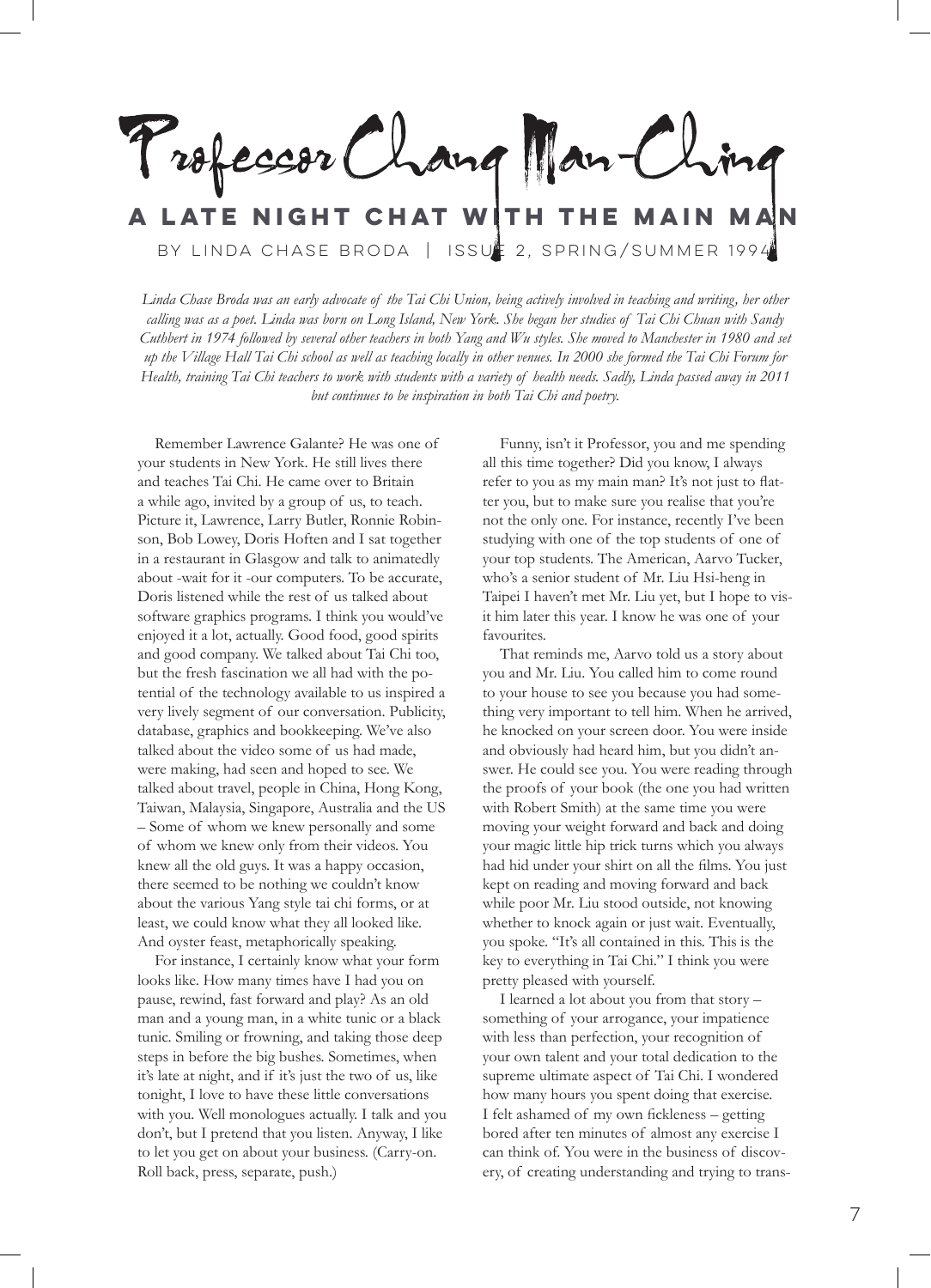mit it. But did you, I wonder? Aarvo said that Mr. Liu went on to make that hip turning exercise into his main complementary practice for his Tai Chi form and pushing hands. Did you want him to do that? I know from some of your other students that you weren't very keen on warm up exercises in general. The form seemed to be all that was needed. And as for pushing hands, announcements of theories or directions on how to practice were pretty useless. Only touch and feel could begin to get the message across, but not everyone got it. I know they didn't.

Where did you get it? Robert Smith says in one of his books that you only faught with your teacher, Yang Ch'eng-fu, twice and that both times he sent you flying. Smith speculates that your skill came in part from the other senior students and also from learning techniques from all the people who challenged you. You said it came from Yang Ch'eng-fu and from always sticking to the basic principles of relax & sink. When people ask you why none of your students approached the level of your skill, you said, "No faith." "Faith in what?" Smith asked you. "Faith in the twin principles of relax & sink, in not resisting and always remaining gently attached to the opponent… Never put more than four ounces of pressure on your opponent and never let him put more than four ounces on you. If this is followed, mastery will come. If you follow it. "

How many times have I read these words and thought about them? But, when I'm pushing hands, I often forget. Four ounces quickly escalates to twenty. Yet you describe it in such playful language - a bit like 'take an aspirin and go to bed'. Or 'lose the self and follow' or 'place a foot on each thigh' or 'I have no preferences' or 'be here now.' The instructions are deceptively easy and so too is the eventual accomplishment of the instructions. The hell is all the stuff in between which one might do instead. I try and remember, but I forget. Simplicity coupled with faith. Not technique alone, but an implied suspension of reality which allows a leap into the unknown. Oh, yes. I suspected something like that.

I'm so curious about you. I try not to take too seriously the slacking off you get about your drinking. Ok, you drank a lot. I'm not interested in that. I think that now I am most interested in you as a painter and as a poet, probably because I know very little about those parts of your life. I know that you taught painting (Chinese water colour) at the University of Peking and then later in Taiwan. I think I've read a translation of a poem or two, but I can't really remember them. Recently, when Alan Pittman visited, he told me



Cover photo from *There are No Secrets* by Wolfe Lowenthal

some things Robert Smith told him about you. (Alan had been Mr. Smith's student in Georgia for a long time) Smith spoke of how you straddled various social groups. There were martial artists, who are not particularly sophisticated and the academics, who were very conventional, but the people you liked the most were outside both these groups. They were the misfits, the unconventional ones, the eccentrics. Ah, I thought at that time, in another restaurant, this time in Manchester. That fits very well and my view of you; someone living close to the edge, a bit fed up with how things are and looking for new interpretations, not needing to tow the line or seek approval

This year, I'm finally going to take a trip to the Orient, mostly because of you. I want to get a better handle on who you really were. I'll go to Taiwan and see where you lived. I'll go to that park with the palm trees in it which I've seen so often in the video, waving in more than one direction and at more than one speed as I fast forward and rewind you. But my immediate purpose will be to meet Mr. Liu and invite him to come to the UK. Do you think he'll want to come? After all, he's the one who stayed home to mind the store for you. He didn't venture out and ride the bandwagon of your success. Do you realize, he's in his late 70s now? I hope he may still want to travel.

You're probably laughing at me, chalking them up – Ben Lo, William Chen, Lawrence Galante. I even met Ed Young once in Edinburgh. In fact, it was he who first showed a 16mm film of you to a group of us. I wasn't very impressed, actually, though I thought I should be. At the time, nearly twenty years ago, I didn't know what I was